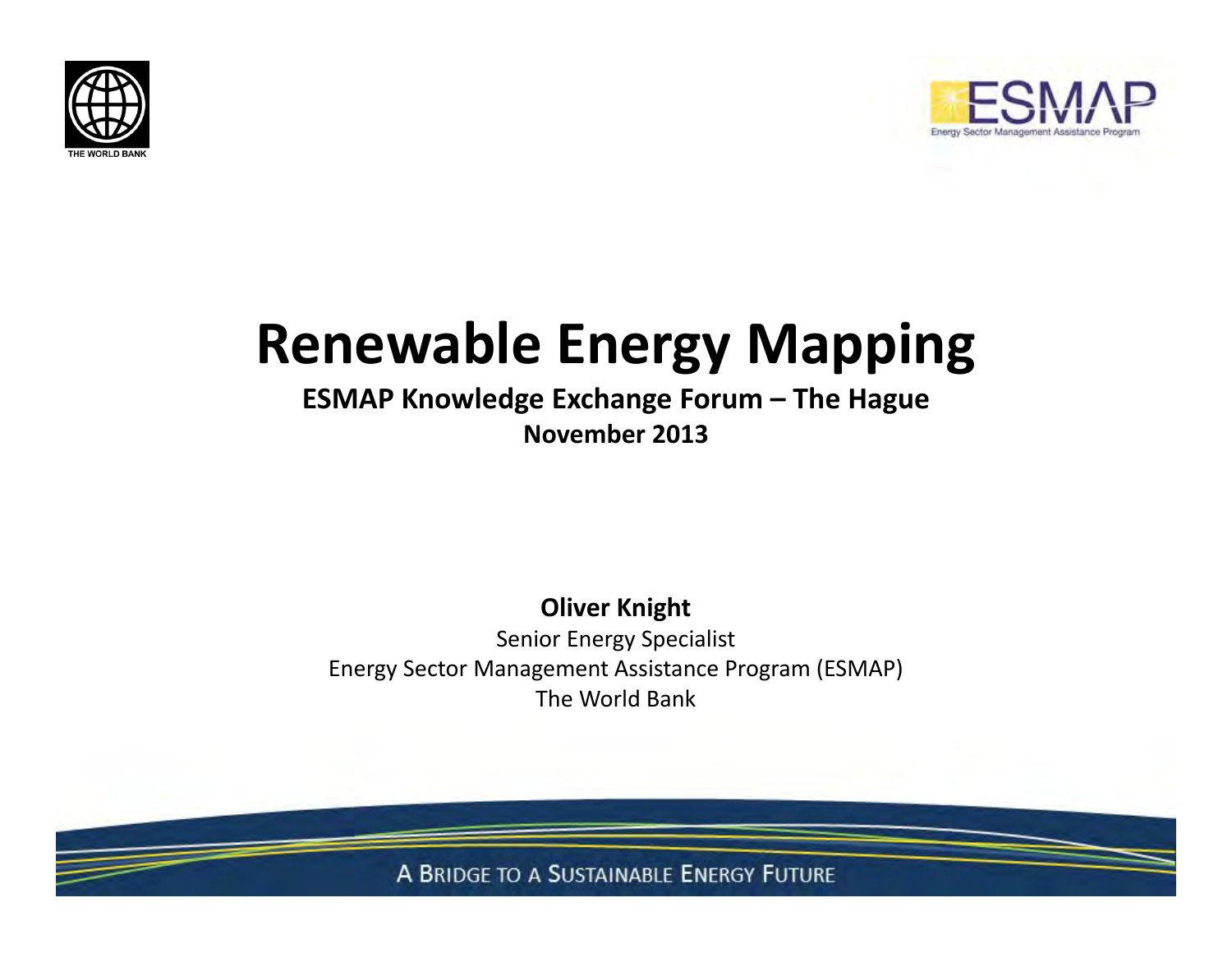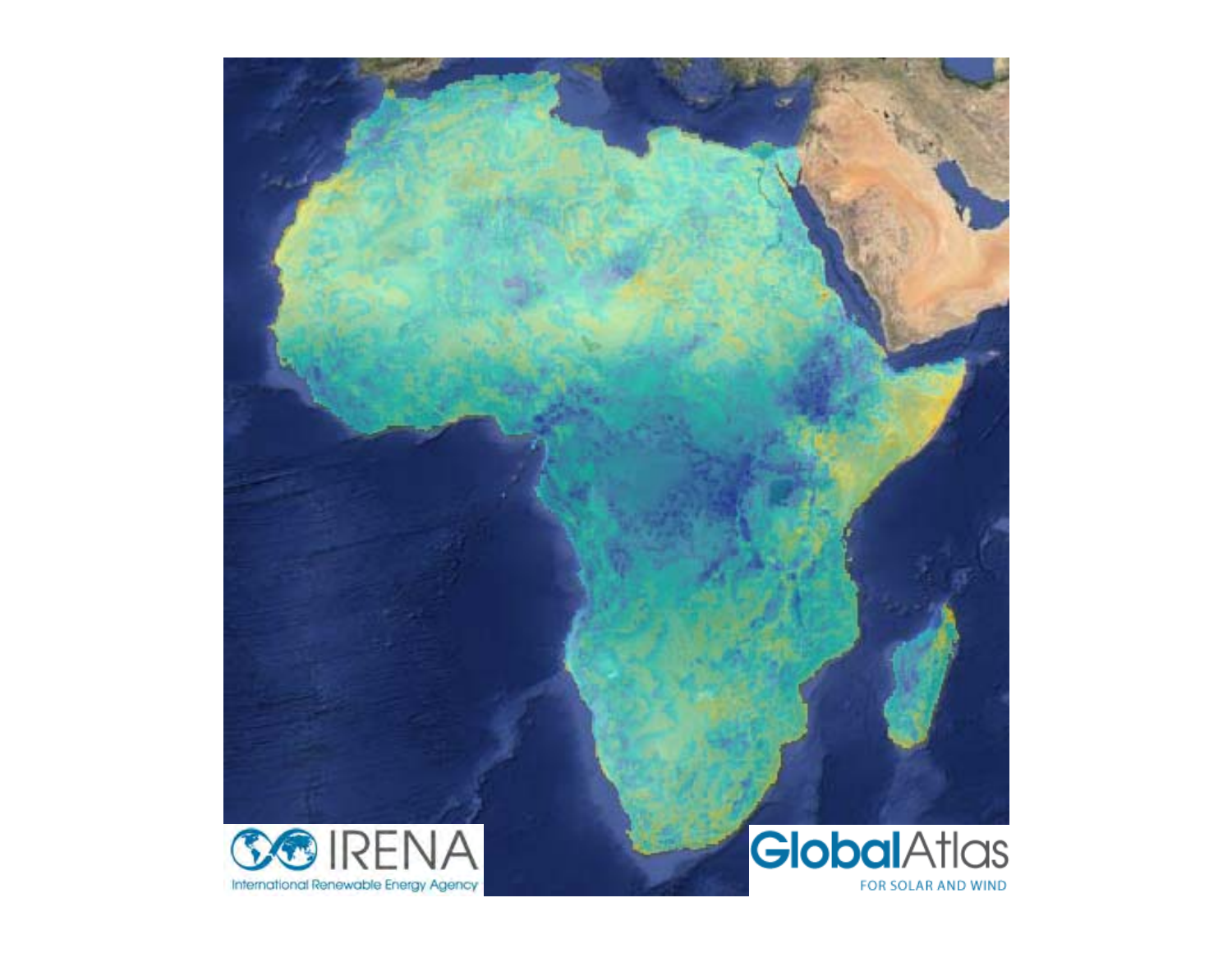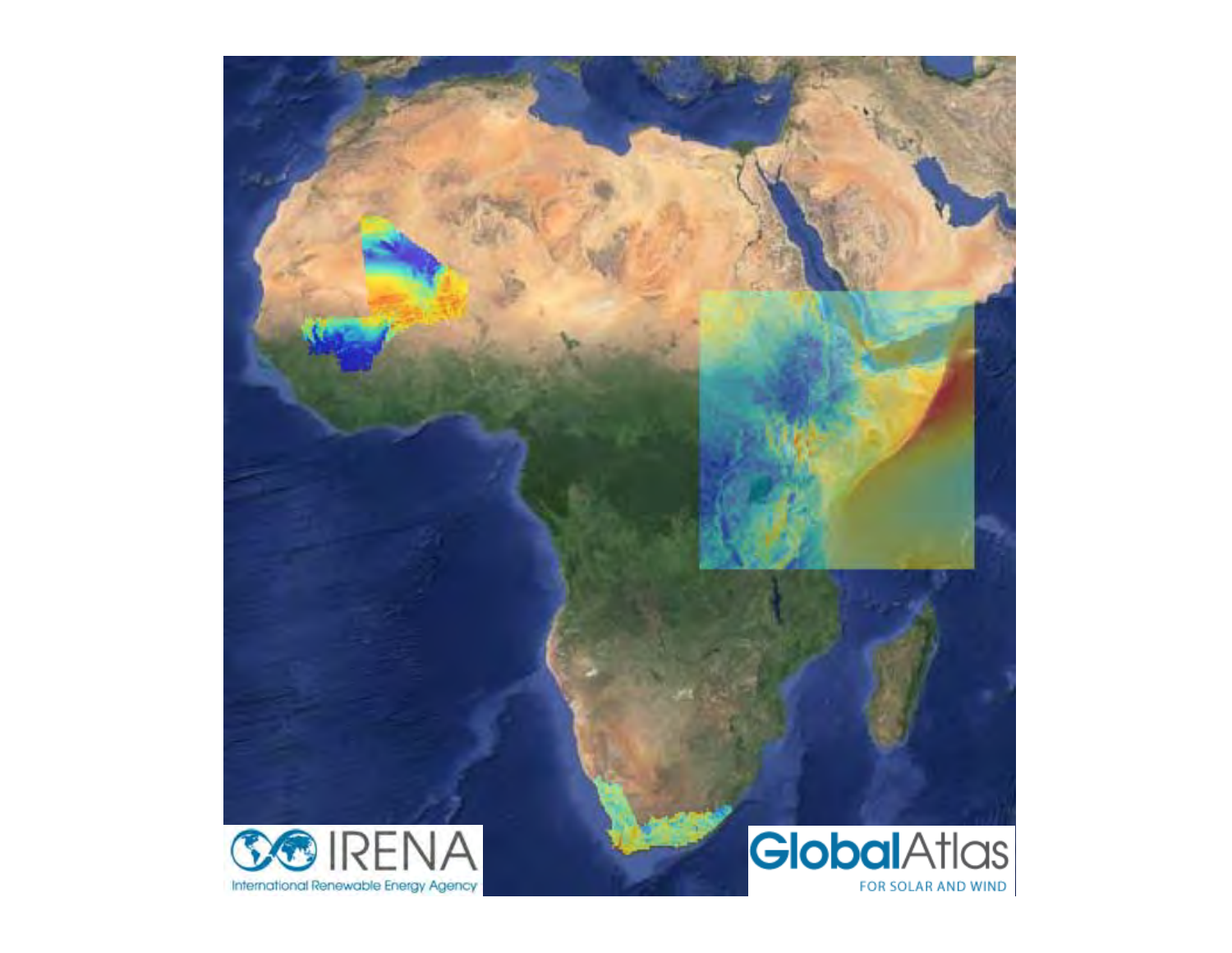### **Mesoscale modeling**





Sources:Egyptian Wind Atlas Wind Atlas for Dongbei Mali Wind Atlas Cape Verde Wind Atlas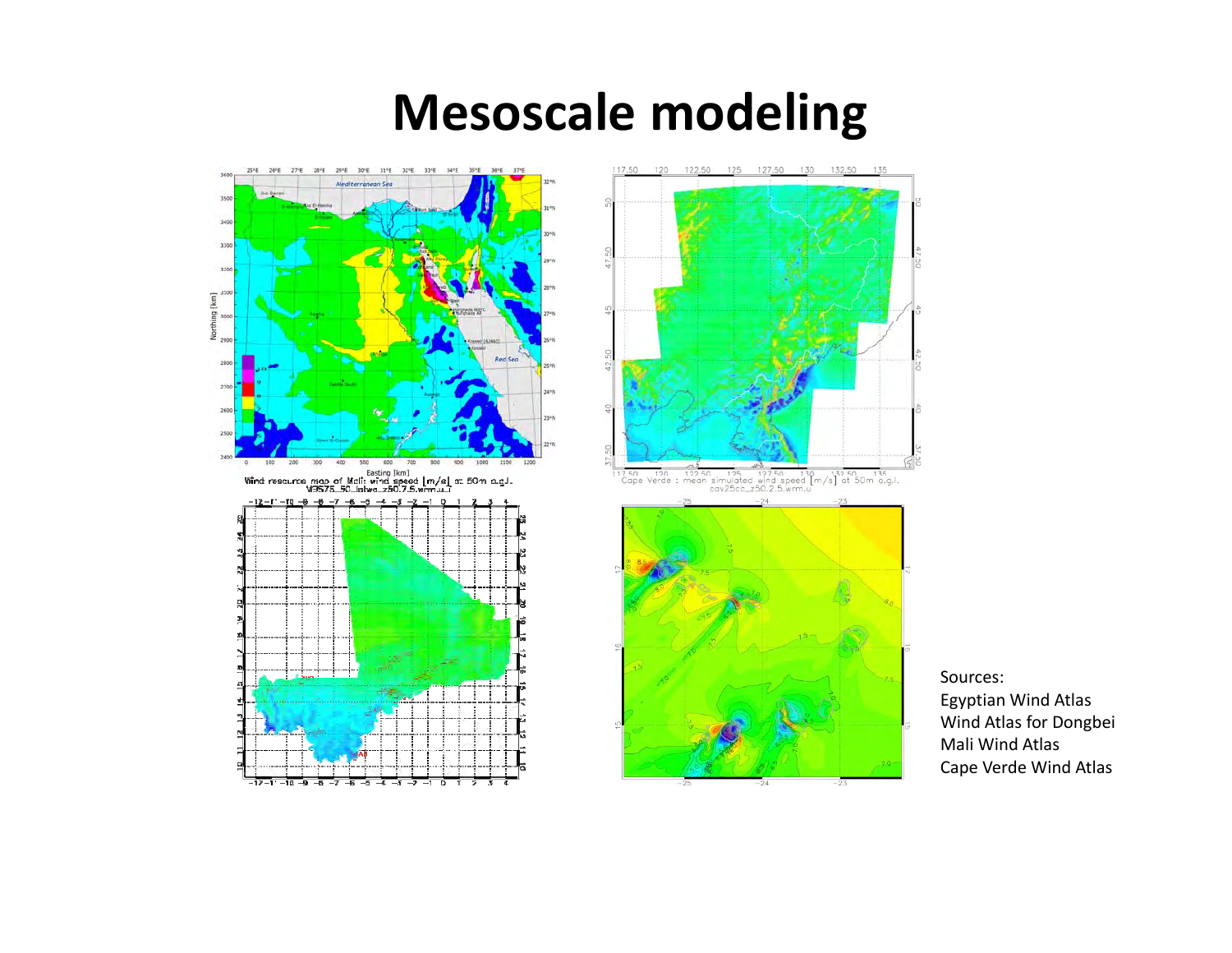### **Mesoscale modelling...only half the story**

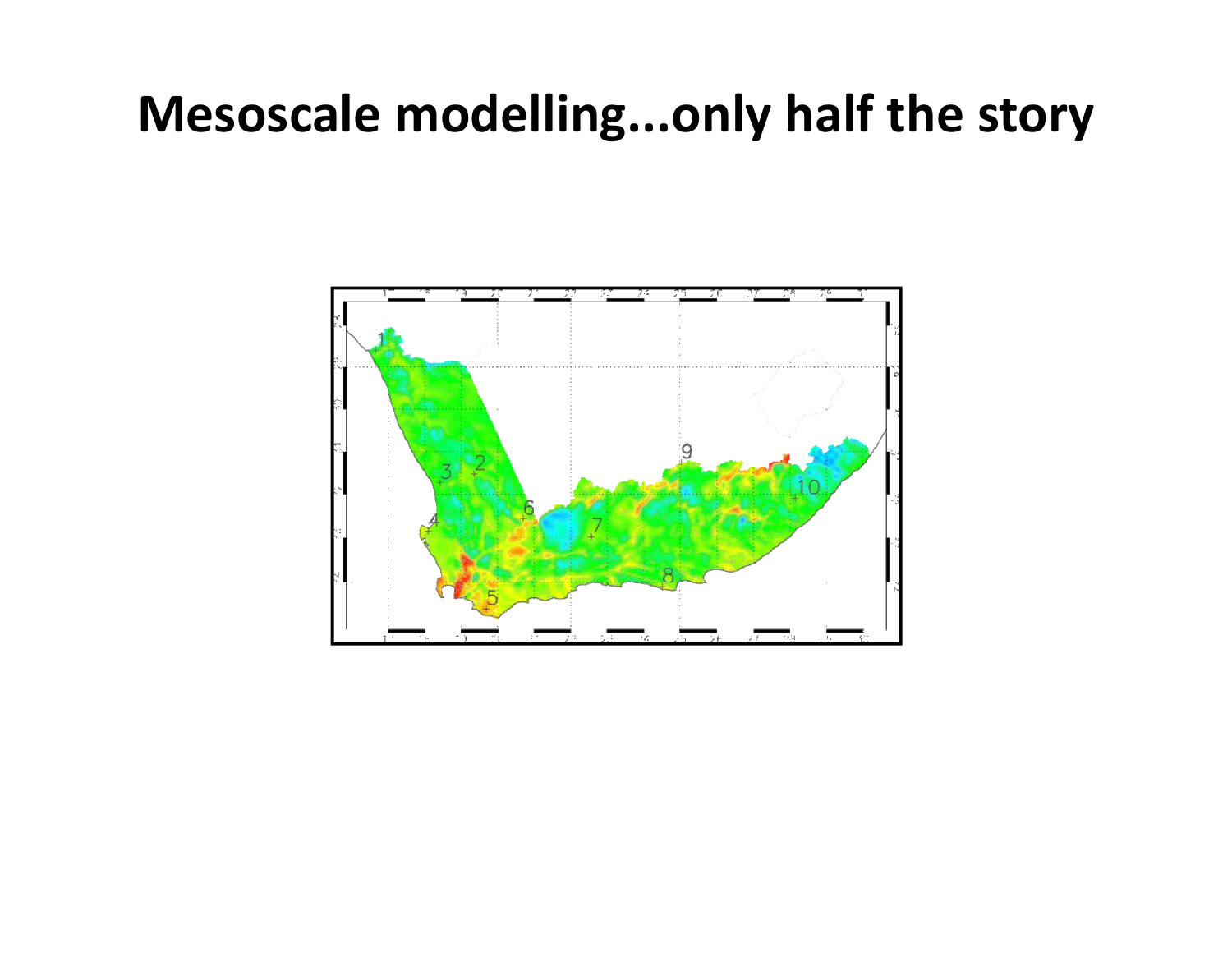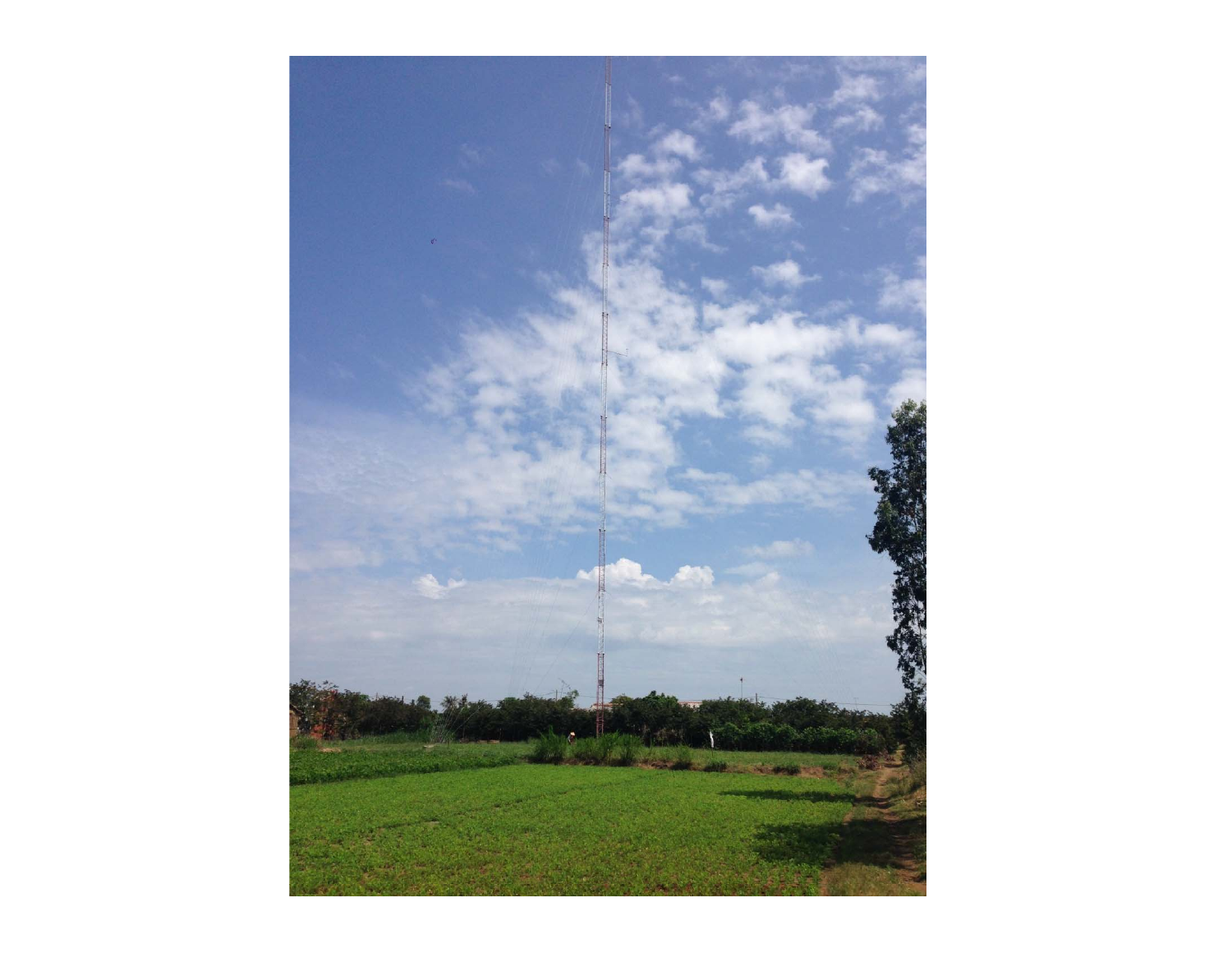# **Combine with verification ...makes a wind resource assessment**

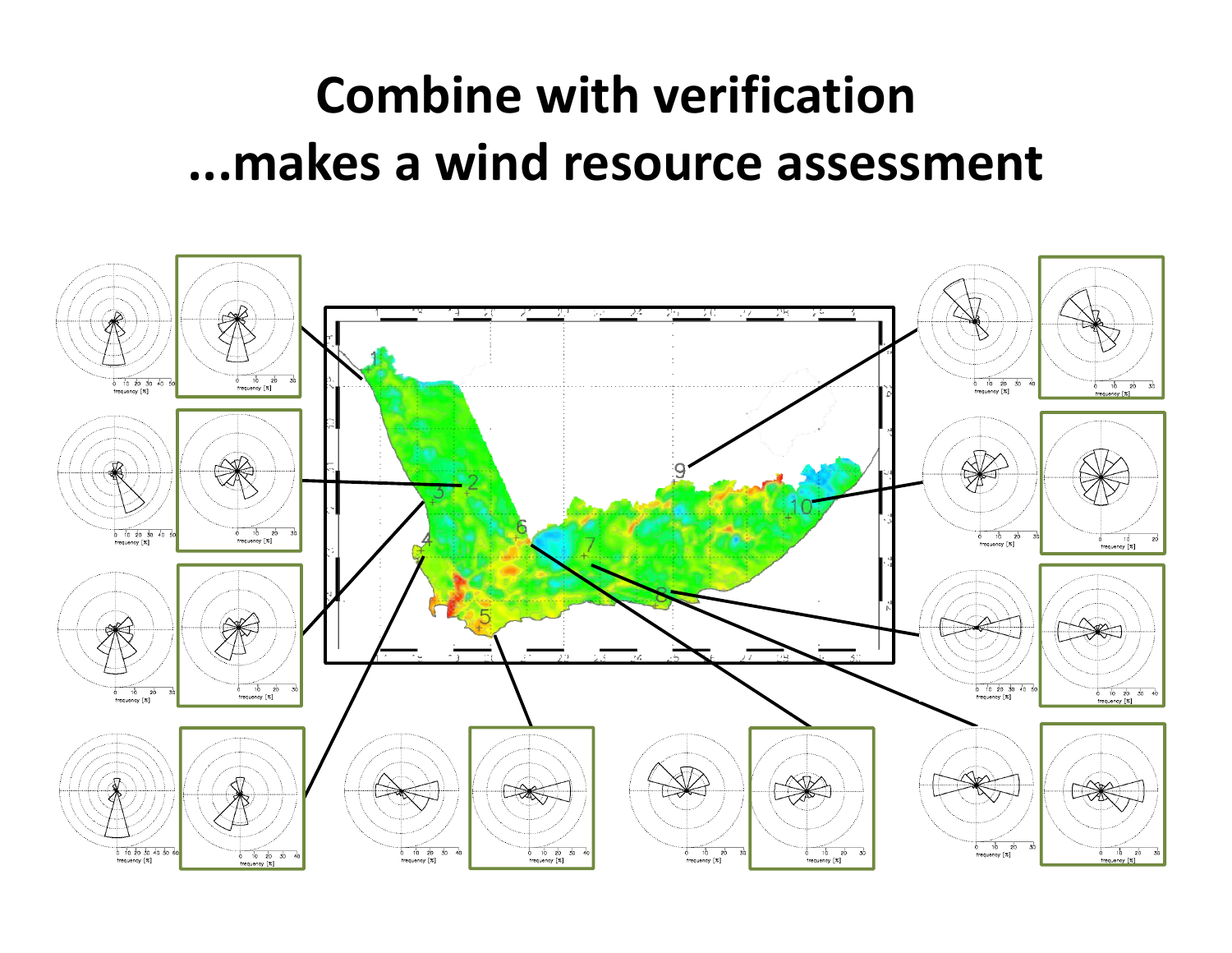## **Mesoscale modelling with uncertainty estimate of wind speeds**



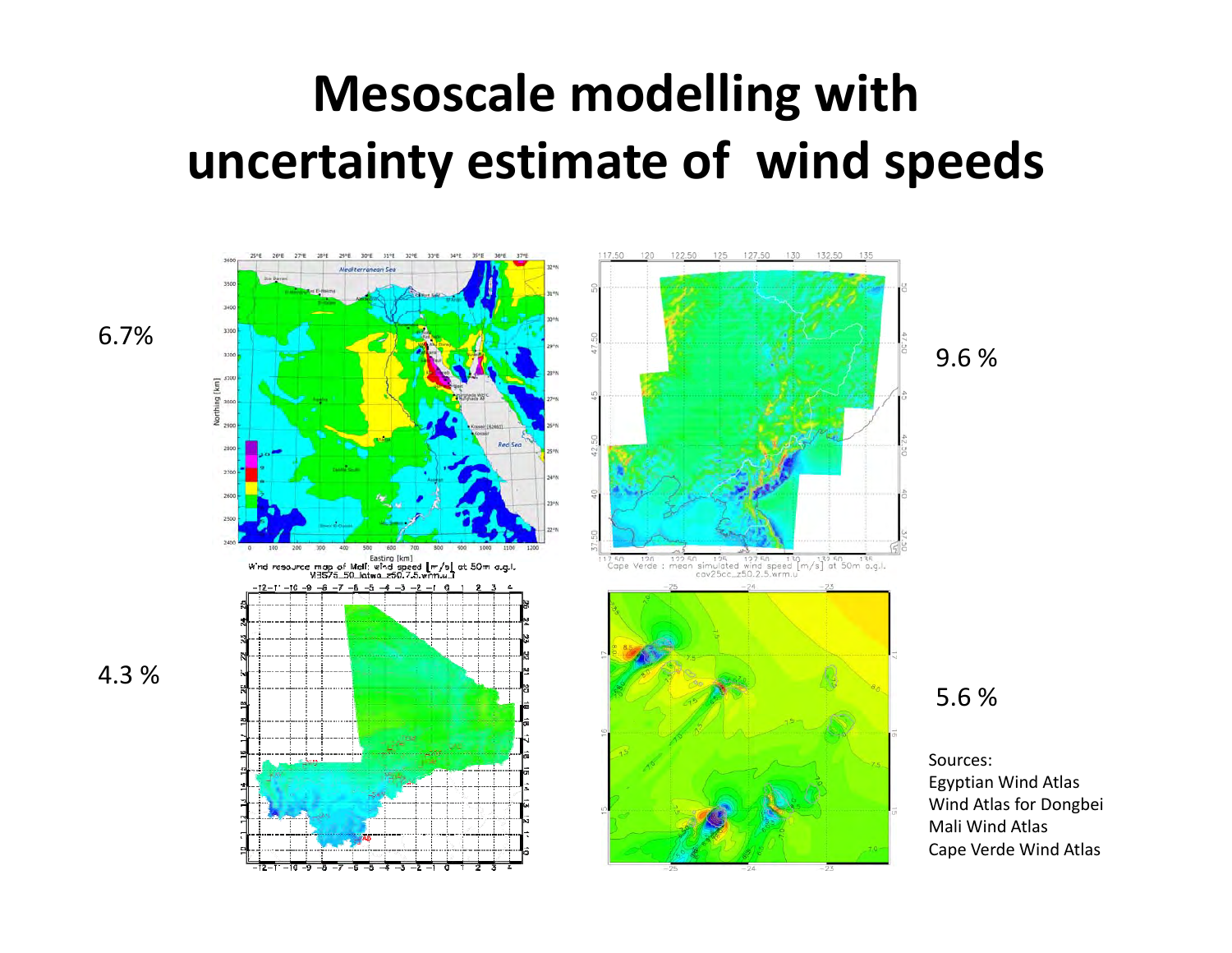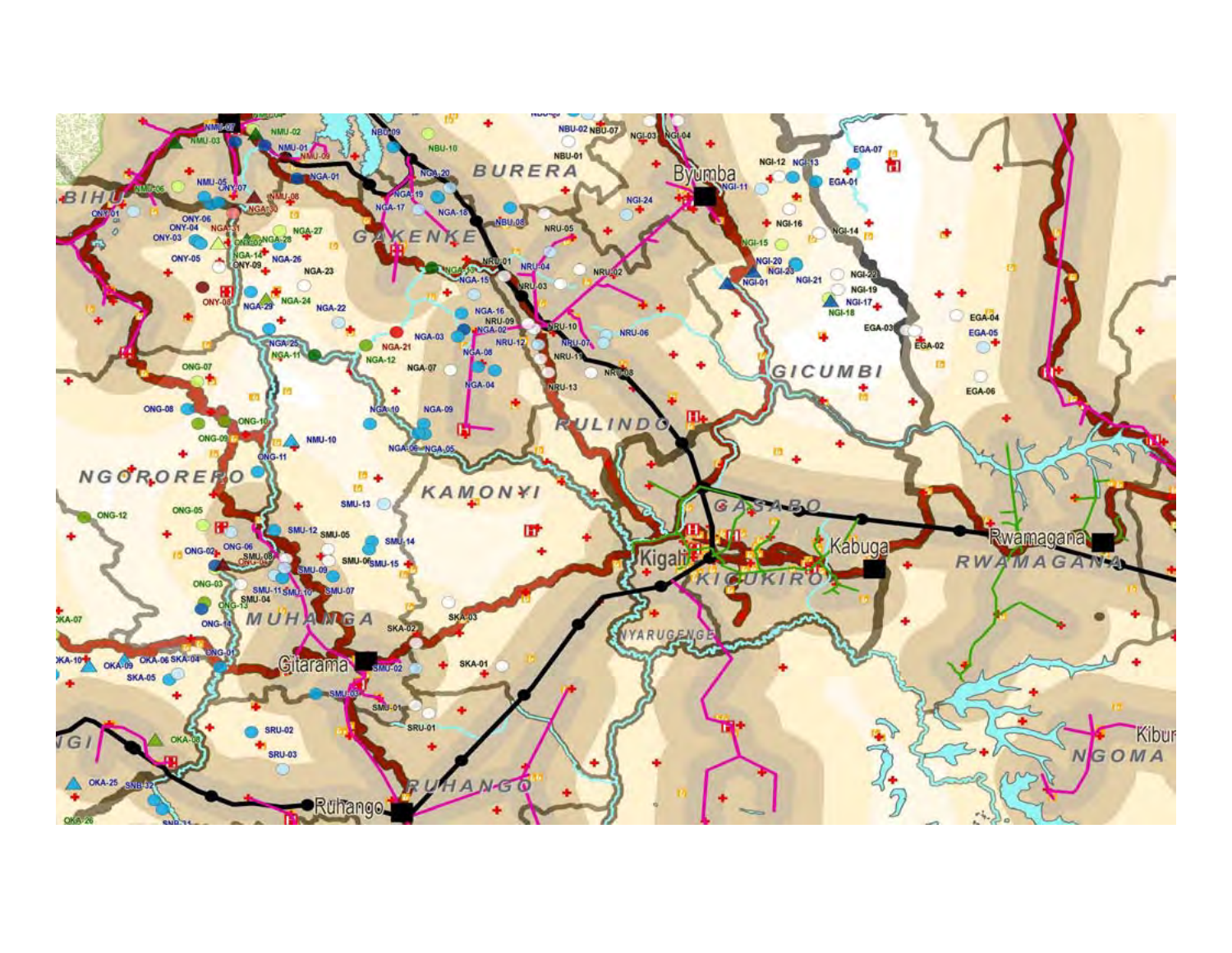

# **RE Mapping Initiative**



- Approved by CG in 2012
- Announced June 2013
- Initial budget of \$11.6m
- Nine country projects
- 10 mapping vendors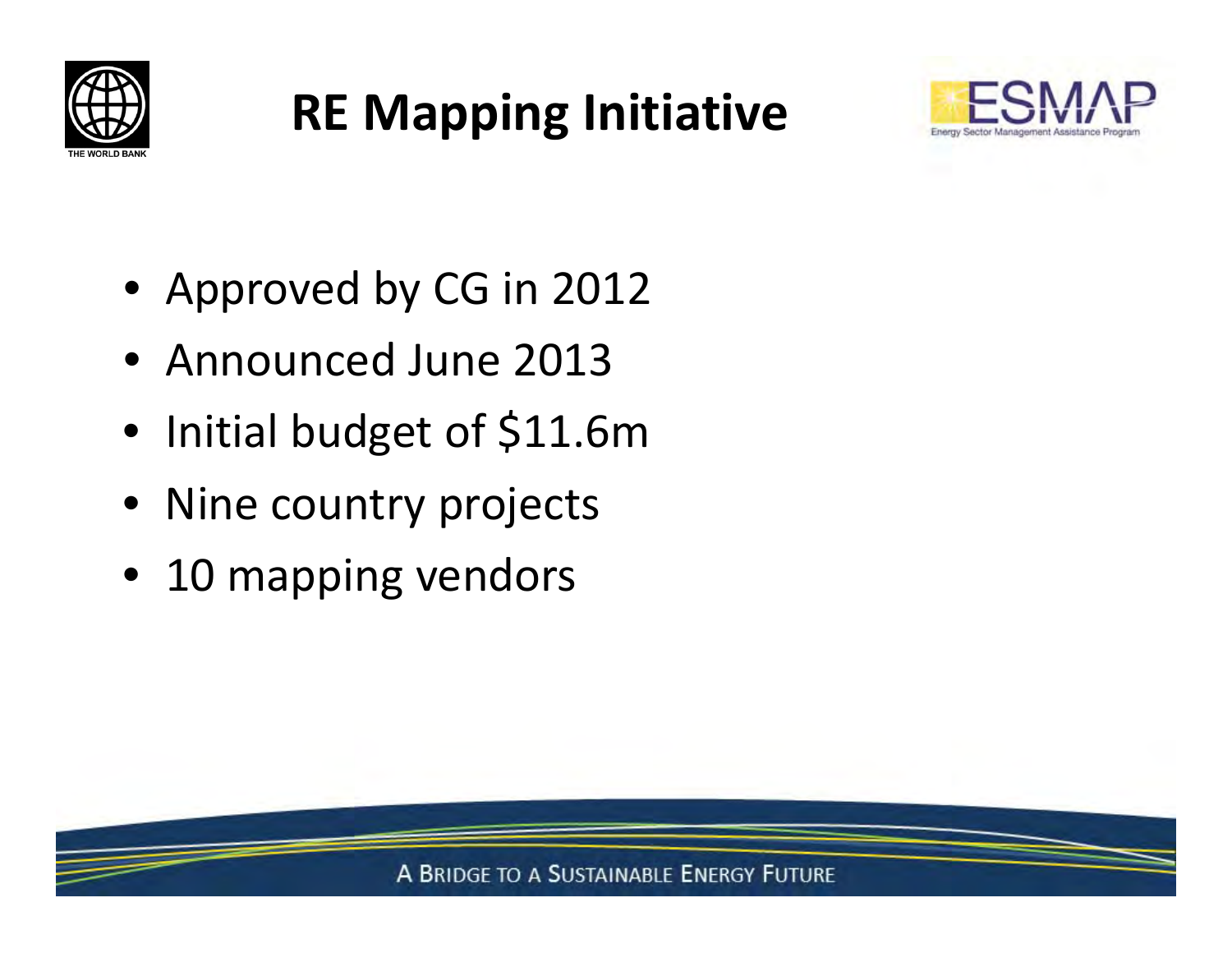#### **Governments**

**Better understand resource potential Geospatial plan to guide development Improved data for calculating feed‐in tariffs**

### **Commercial Developers**

**Information on high potential areas Government zoning reduces uncertainty Source of validation data for site assessment**

### **Expert Community**

**Contribute to IRENA Global Atlas Meteorological data useful for other purposes Methodological and modeling improvements**

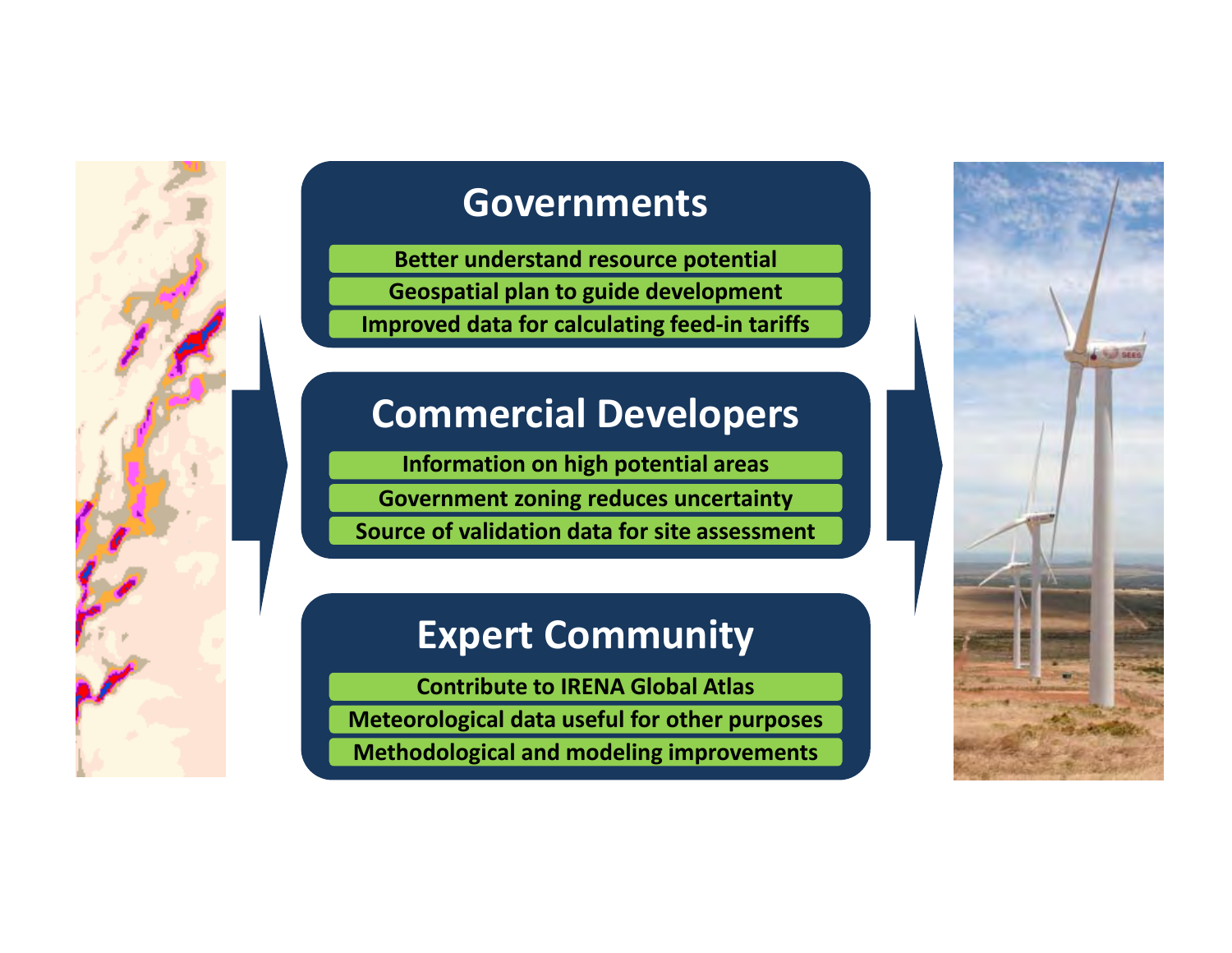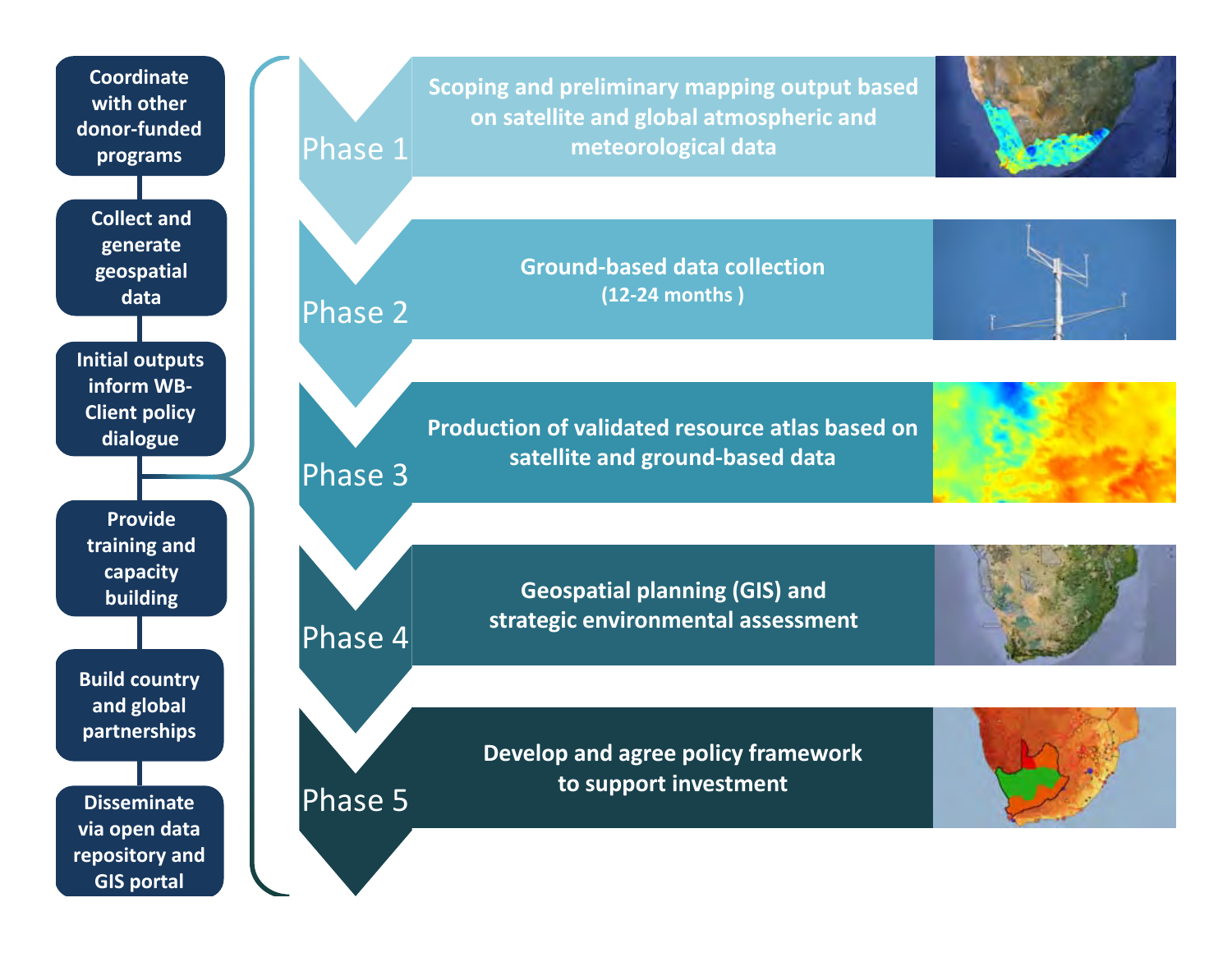# **Current ESMAP Pipeline**

| <b>Country</b>                    | <b>Biomass</b> | Small Hydro  | <b>Solar</b> | <b>Wind</b>  |
|-----------------------------------|----------------|--------------|--------------|--------------|
| <b>Indonesia</b>                  |                |              |              |              |
| Lesotho (IFC)                     |                |              |              | $\checkmark$ |
| Madagascar                        |                | $\checkmark$ | $\checkmark$ |              |
| <b>Maldives</b>                   |                |              | $\checkmark$ |              |
| Pakistan                          | $\checkmark$   |              | $\checkmark$ |              |
| <b>Papua New</b><br><b>Guinea</b> | $\checkmark$   | $\checkmark$ | $\checkmark$ |              |
| <b>Tanzania</b>                   |                | $\checkmark$ |              |              |
| <b>Vietnam</b>                    | $\checkmark$   | $\checkmark$ | $\checkmark$ |              |
| Zambia                            |                |              |              |              |

**Likely new additions:** Lebanon **Waitlisted pipeline:** Morocco, Niger, Pacific Islands, Tunisia **Possible interest also from:** Bangladesh, Honduras, Kazakhstan, Mongolia, Namibia, Nepal, Somalia, South Sudan